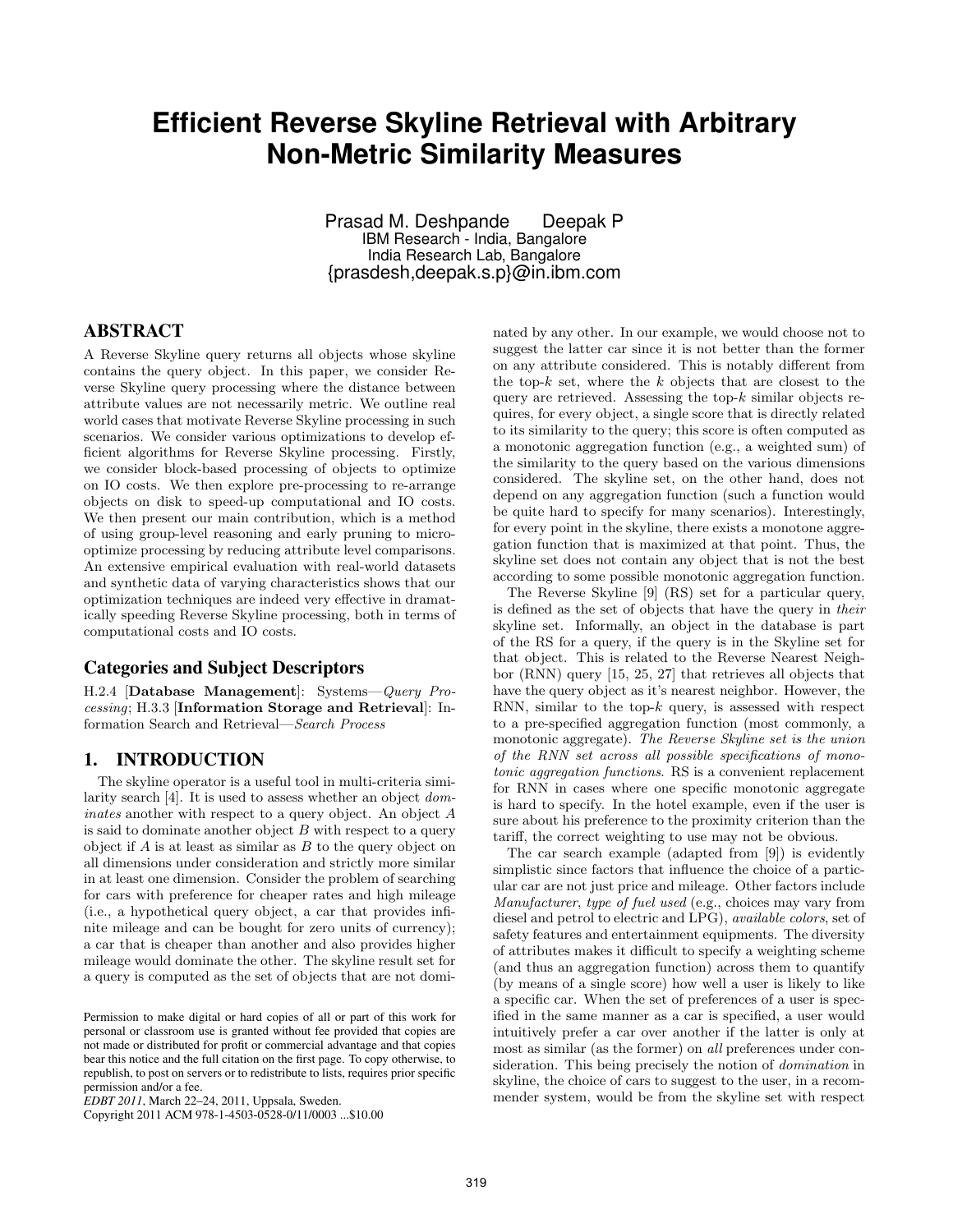to the user preferences. The influence of a car can then be assessed based on their Reverse Skyline (RS) set; the RS set provides the set of users for which the car is likely to be a good choice. Such influence assessments are critical to a dealer of pre-owned cars; he/she may want to source more of the influential cars since they are more likely to be bought by customers.

We encountered the problem of having to identify the RS set, in the context of business continuity planning for a service delivery organization that employs thousands of system administrators to manage hundreds of thousands of servers. System Administrators are specialists in managing servers and troubleshooting problems in them. Over time, they gain expertise in solving problems specific to certain software, operating systems and specific type of hardware. The expertise of a system administrator would then be represented as a vector of such acquired expertise grouped into categories (e.g., operating system, network type etc.). Servers could also be mapped to such a space with appropriate values for the various categories. Now, the choice of admins for a particular server would be from the skyline set for the server. Highly influential admins (those who are suitable for many servers, due to having a larger RS set) are then critical to the business; heavily skewed influence distribution among admins and attrition of highly influential admins are all causes of concern due to obvious reasons. We use the server scenario as the running example in the rest of the paper.

A similar scenario arises in choosing retail customers to send promotional mailing to, for a new offer on a particular product. Since the retail company would want to choose customers who are most likely to respond positively, the RS set is a good choice being the set of users whose preference to the product is not dominated by other products.

# **1.1 Non-metric Spaces**

Points in a metric space need to satisfy the triangle inequality, i.e.,  $d(x, y) + d(y, z) \geq d(x, z)$ . However, many real life scenarios involve categorical and set-valued attributes, where the similarity measures may be non-metric. For example, attributes of a server could include the DB installed, operating system and network card details (categorical) and the set of software installed on a server (set-valued). Similarities between operating systems come from domain knowledge with the domain expert defining the similarities for each pair of operating systems. While filling in a matrix of pairwise operating system similarities as assessed using experience and domain knowledge, the domain expert cannot be expected to comply with the metric requirement of triangle inequality. Such similarities, hence, may not even be arbitrary metric [1]. We will see in Section 2 that such non-metric similarity measures are often necessary to model the conceptual notion of similarity. Attributes where the similarity between values is non-metric do not have a total ordering among their values. For example, there is no global ordering of the operating systems available. An ordering of values for each attribute can be arrived at only when values are considered with respect to a chosen value for the attribute (typically, the value of the query object).

Multi-dimensional indexes such as R-tree are applicable only when there is an ordering of values for each attribute (Euclidean space). However, in the case of non-metric similarities, different query objects may take different values for an attribute leading to different orderings. It is not possible to create a single index that can be used for different objects under consideration; this renders such an approach impractical. M-tree [8] avoids the need for a Euclidean distance, but requires the triangle inequality property. In the absence of triangle inequality property, the similarity between a pair of objects cannot be reasoned about by knowledge about their separate similarities to a third object. This makes metric space indexes (e.g., R-Tree  $[14]$ , kd-tree  $[3]$ , M-Tree  $[8]$  etc.) for similarity search inapplicable.

# **1.2 Our Contributions**

In this paper, we address the problem of Reverse Skyline retrieval on databases of objects composed of multiple attributes. We assume a setting where the dissimilarity between pairs of values of the same attribute may be nonmetric i.e., our techniques do not require that the dissimilarities confirm to a criterion such as triangle inequality.

Without the metric assumption, the naive method for Reverse Skyline retrieval requires scanning the database, once for each object  $O$ , to confirm the absence or presence of another object  $O'$  that could dominate the query object  $Q$  with respect to  $O$ . Since the presence of one such  $O'$  would exclude (i.e., prune) O from the Reverse Skyline set, we could skip scanning the rest of the database as soon as one such object is found. However, since objects in the Reverse Skyline set are characterized by the absence of any such  $O'$ , a full database scan is necessitated for such objects. This requires n partial/full scans and has a worst case computational complexity of  $\mathcal{O}(n^2)$  where n is the number of objects; such an approach evidently incurs very high IO costs too.

In this paper, we devise approaches that employ the following optimizations, to develop more efficient algorithms for Reverse Skyline retrieval:

- 1. Considering objects in contiguous batches (according to their placement in disk), to optimize on IO costs.
- 2. Pre-sorting of the database to ensure that objects and those objects that they could prune be kept close to each other on disk; this increases the likelihood of objects and pruners being in the same disk page, thus reducing IO and computational costs.
- 3. Group-level reasoning and early pruning using an inmemory AL-Tree [10] to enable faster processing.

Our main contribution is the technique to use group-level reasoning and early pruning to speed-up the RS search; we also present how techniques that use a subset of the above optimizations fare, thus exposing the utility of each. We present an extensive empirical evaluation on real and synthetic datasets illustrating the efficiency of the tree based approach, and confirm it as the algorithm of choice for virtually all possible scenarios including those where the user is given an option to choose a subset of attributes to perform the Reverse Skyline search on.

# **2. RELATED WORK**

The need for *non-metric similarity functions* has been argued in [13], that says that the triangle inequality property is too restrictive to model the (dis)similarities as perceived by humans. [19] opines that the conceptual notion of similarity is centered around various aspects, and that different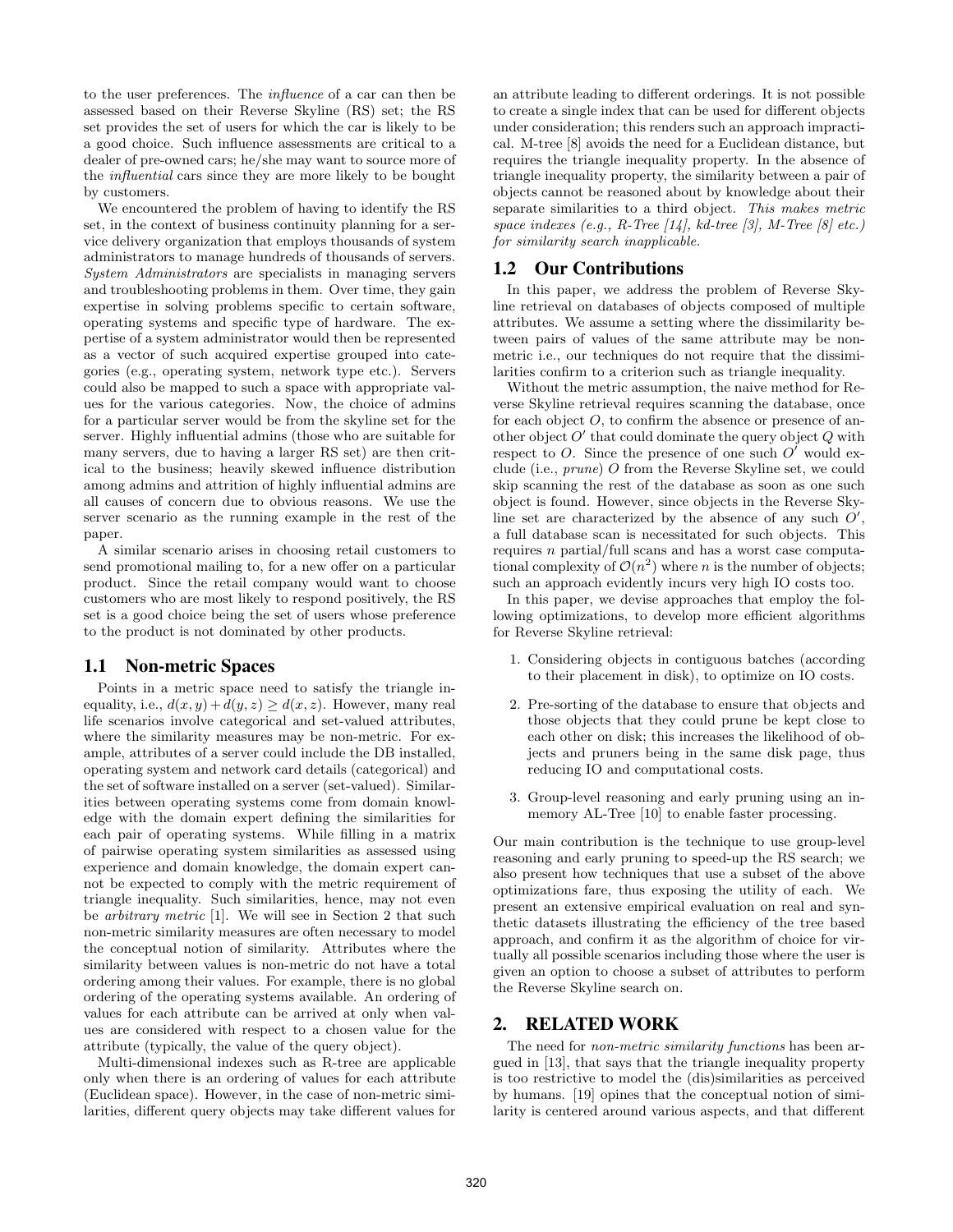aspects may be selected for comparing different pairs of objects. Such choices of aspects to compare pairs cannot be pre-determined; this makes metric assumptions inapplicable. Further, non-metric similarity measures have been found to be useful in similarity search in various kinds of data ranging from images to object trajectories [26, 5]. [24] points out specific cases in which each of the metric properties (viz., reflexivity, symmetry and triangle inequality) may not be intuitively satisfied. Similarity search on arbitrary non-metric similarity measures has attracted recent attention [10, 21, 20].

The Skyline operator, upon which the concept of Reverse Skyline is built, was analyzed in detail for the first time in [4]. Two flavors of the skyline problem have been studied in literature: (1) Retrieving the skyline for the database [22], (2) Retrieving the skyline from the database for a given query object (often called dynamic skyline). The former problem is applicable only in a database where all attributes are from ordered domains and there is an obvious intuitive query object. In the example of choosing a hotel, such a query object would be a hotel situated right at the conference center and has a hypothetical tariff of 0 units of currency. Among the algorithms that address the more general problem of query based skyline retrieval (dynamic skyline) and can handle arbitrary non-metric similarity measures are Block Nested Loops (BNL), Divide & Conquer [4] and SkylineDFS [21]. The Skyline retrieval problem has also been addressed in the popular middleware setting [12], where the recent BAA algorithm [21] has been found to be effective over others [2].

The Reverse Skyline query was introduced in [9] wherein the BBRS and RSSA algorithms for metric-space data were proposed. Techniques for metric-space Reverse Skyline retrieval over uncertain data [17, 18] and streaming data [29] have also been proposed. To the best of our knowledge, this is the first work addressing the problem of Reverse Skyline retrieval under arbitrary non-metric similarity measures.

Since the skyline comprises of all those objects that are the nearest neighbor according to some monotonic aggregation function, the Reverse Skyline query is a generalization of the Reverse Nearest Neighbor (RNN) query where all possible monotonic aggregation functions are considered. Although RNN has been well-studied in metric spaces [15, 23], approaches that work on arbitrary metric [1] and non-metric spaces [6, 28] have been scant. The only approaches [6, 28] that consider RNN processing with arbitrary similarity measures require specifying the aggregation function at index creation time (as against query time), making it impractical to generalize them for Reverse Skyline processing.

## **3. PROBLEM DEFINITION**

We will now define the problem formally. Let  $\mathcal D$  be the set of objects in the database, each of them having  $m$  attributes. The dissimilarity function  $d_i$ , for the  $i^{th}$  attribute, is a function  $d_i : A_i \times A_i \to \mathcal{R}$  where  $A_i$  is the domain of the  $i^{th}$  attribute. An object X is said to dominate another object  $Y$  with respect to a query object  $Q$ , (represented as  $X \succ o Y$  if X is at most as dissimilar from the query on each attribute as Y and there exists at least one attribute on which  $X$  is more similar to  $Q$  than  $Y$ :

 $X \succ_Q Y$  iff:

1. 
$$
\forall i, d_i(v_i(X), v_i(Q)) \leq d_i(v_i(Y), v_i(Q))
$$
 and

2. 
$$
\exists_i, d_i(v_i(X), v_i(Q)) < d_i(v_i(Y), v_i(Q))
$$

where  $v_i(O)$  is the value of the i<sup>th</sup> attribute of object O. For notational convenience, we will use  $d_i(X, Q)$  instead of  $d_i(v_i(X), v_i(Q))$  whenever the context is clear. The second condition above ensures that duplicates (i.e., objects that have the same value for all attributes) do not dominate one another. The skyline from a database  $\mathcal D$  for an object  $X$ , denoted as  $S_{\mathcal{D}}(X)$  is the set of all objects that have not been dominated by another object with respect to X

$$
S_{\mathcal{D}}(X) = \{ Y | Y \in \mathcal{D} \land (\exists Z \in \mathcal{D}, Z \succ_X Y) \}
$$

Definition 1. Reverse Skyline Problem: Given a query  $Q$ , an object X from  $D$  is in the Reverse Skyline of  $Q$  (denoted as  $RS_{\mathcal{D}}(Q)$  if Q is in the skyline of X.

$$
RS_{\mathcal{D}}(Q) = \{ X | X \in \mathcal{D} \land Q \in S_{\mathcal{D} \cup \{Q\}}(X) \}
$$

Note that  $Q$  need not belong to the database  $D$ . We can alternatively denote the same set as:

$$
RS_{\mathcal{D}}(Q) = \{ X | X \in \mathcal{D} \land (\nexists Y \in \mathcal{D}, Y \succ_X Q) \}
$$

Thus, to confirm the membership of an object X in  $RS_{\mathcal{D}}(Q)$ , one need not explicitly compute the set  $S_{\mathcal{D}}(X)$  and check for membership of Q in it; it is only necessary to verify whether there exists an object Y that dominates Q with respect to X. In particular, one can discard X from  $RS_{\mathcal{D}}(Q)$  on finding one such Y since that confirms the absence of Q in  $S_{\mathcal{D}}(X)$ . We refer to such a  $Y$  that dominates  $Q$  with respect to  $X$  as a pruner of X, since its presence excludes X from  $RS_{\mathcal{D}}(Q)$ .

## **4. REVERSE SKYLINE ALGORITHMS**

The simplest approach for Reverse Skyline retrieval would involve checking, for every object  $X$ , whether there exists a  $Y$  that dominates the query with respect to  $X$ . Such an algorithm is outlined in Algorithm 1. Assuming that data objects are arranged contiguously on disk, this approach incurs many scans of the database (upto  $|\mathcal{D}|$  full scans) although some scans can end much earlier upon discovery of a Y .

#### Alg. 1 Naive

1.  $Result = \phi$ 2.  $\forall X \in \mathcal{D}$ 3. pruned  $= false$ 4.  $\forall Y \in \mathcal{D}, Y \neq X$ 5. if  $(Y \succ_X Q)$ 6.  $pruned = true; break;$ 7. if (!pruned)  $Result = Result \cup \{X\}$ 

In this paper, we propose the following optimizations to Reverse Skyline retrieval and propose algorithms to use such optimizations in an effective manner to improve performance.

1. Block-based Accesses: Data on disk is accessed in term of pages. Even if only one specific object needs to be retrieved, typical systems retrieve the entire page that the object resides in, from disk. Thus, making full use of objects in a page, when accessing it, would help reduce IO costs. Accessing disk pages sequentially would help further reduce IO costs since sequential IOs are cheaper than random IOs.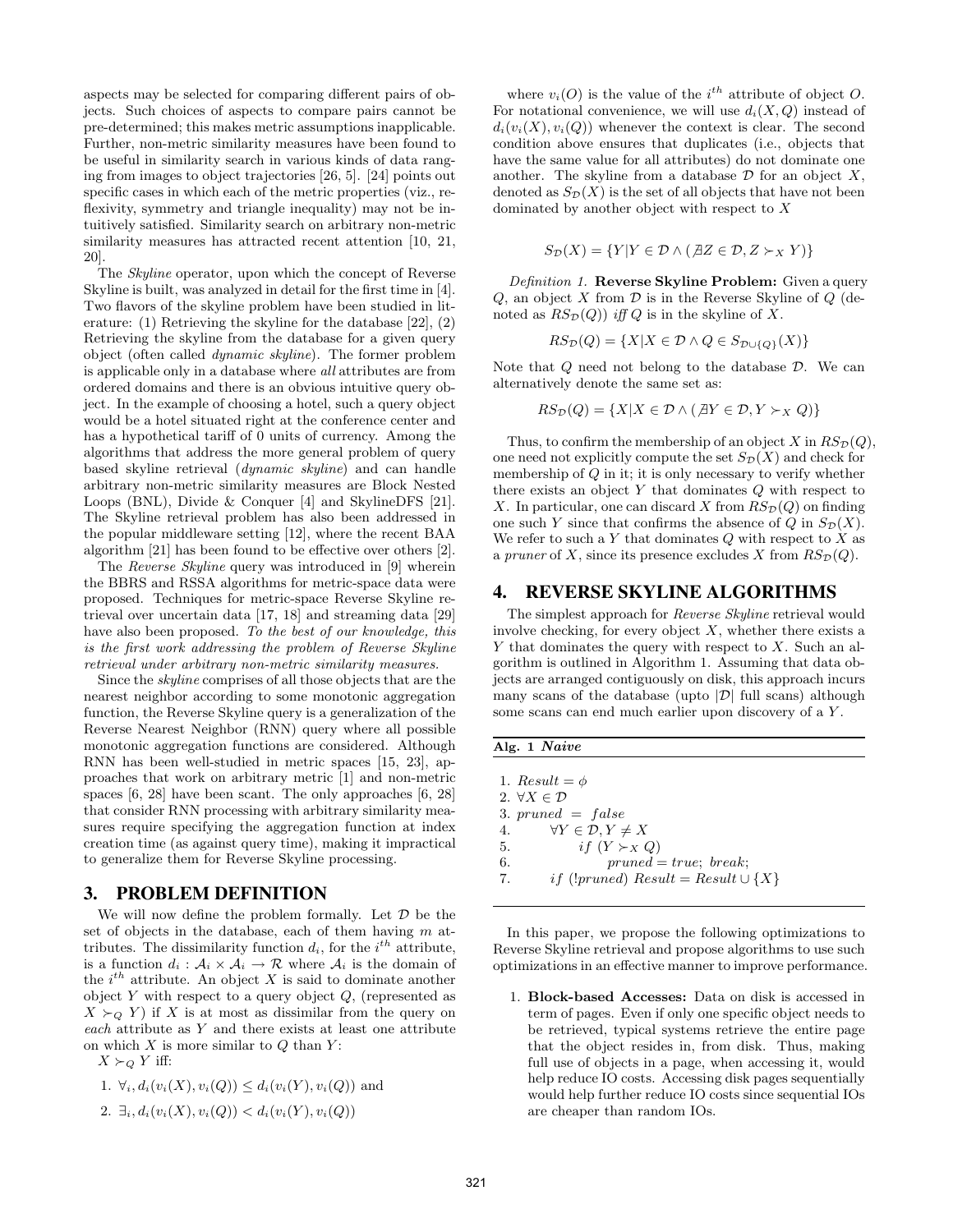- 2. Pre-Sorting: An arrangement of objects in disk such that objects that could prune them from the  $RS_{\mathcal{D}}(Q)$ set be found closer on disk would reduce the IO costs (objects may be pruned upon doing fewer page IOs) as well as computational costs (since objects get pruned earlier while doing sequential accesses).
- 3. Group-level Reasoning and Early Pruning: Consider an object  $X$ , having a value  $\alpha$  for the first attribute  $A_1$ . No object that takes value b for  $A_1$  can dominate  $Q$  with respect to  $X$  if  $b$  is farther away from a than is  $v_1(Q)$ , according to  $d_1(.,.)$  (since domination requires it to be at least as close to X on each attribute, as the query  $Q$ ). Such group-level reasoning on objects that share the same value for a specific attribute, eliminates the need to check whether each of them can dominate Q separately; this could lead to significant speed-ups.

The search for a pruner for any object  $X$  can stop as soon as the first pruner is found (see Line 6 in Algorithm 1). Thus finding a pruner early can significantly save on computational costs. Group level reasoning enables removing groups of useless candidates. We can further speed up processing by ordering the checks to guide the search along more promising paths.

In the rest of this section, we develop algorithms to use such optimizations to speed up Reverse Skyline processing. While our main contribution is the technique to do grouplevel reasoning and early pruning (leading to many factors of speed-up as we will see in Section 5), we analyze how each of the above optimizations contribute to the speed-up.

We will use the dataset in Table 1 and the distance functions in Figure 1 as a running example for the rest of this paper. This hypothetical dataset of servers has three attributes, the Operating System, Processor and the Database, taking three, two and three values respectively. It can be seen that  $d_1(.,.)$  is non-metric;  $d_1(MSW, SL)=1.0$  is greater than the sum of the distances  $d_1(MSW, RHL)=0.8$  and  $d_1(RHL, SL)=0.1$ . The dissimilarities between *Processors*,  $d_2$  is specified as  $d_2(AMD, AMD) = 0$ ,  $d_2(Intel, Intel) = 0$ and  $d_2(AMD, Intel) = 0.5$ . The  $d_3(.,.)$  function lists dissimilarities between the various DBs. Now, consider a query object  $Q = [MSW, Intel, DB2]$ ; the fifth column in Table 1 lists the membership of each object in  $RS_{\mathcal{D}}(Q)$  for this query. For each object marked as not in the result, the pruners are also listed. For example, it is possible to prune  $O_2 = [RHL, AMD, Informix]$  by  $O_1 = [MSW, AMD, DB2],$ since  $O_2$  is closer than the query to  $O_1$  on the second attribute (i.e.,  $d_2(AMD, AMD) < d_2(AMD, Intel)$  from Figure 1) and at the same distance as the query to  $O_1$  on the remaining. Thus,  $O_1$  is listed a pruner for  $O_2$ . The result set for this query is  $\{O_3, O_6\}$ , since they do not have any pruners.

| d <sub>1</sub> | MSW | RHL | SL  | $d_{3}$  |  |
|----------------|-----|-----|-----|----------|--|
| <b>MSW</b>     | 0.0 | 0.8 | 1.0 | Informix |  |
| <b>RHL</b>     | 0.8 | 0.0 | 0.1 | DB2      |  |
| SL             | 1.0 | 0.1 | 0.0 | Oracle   |  |

Informix DB2 Oracle Informix 0.0 0.5 0.9 DB2 | 0.5 | 0.0 | 0.4  $0.9$  0.4 0.0

Figure 1: Distance Functions.

| Id             | OS Name            | Processor | DB Name  | in $RS_{\mathcal{D}}(Q)$ ? |
|----------------|--------------------|-----------|----------|----------------------------|
| O <sub>1</sub> | MS Windows (MSW)   | AMD       | DB2      | $\times \{4\}$             |
| O <sub>2</sub> | RedHat Linux (RHL) | AMD       | Informix | $\times \{1, 4, 5\}$       |
| $O_3$          | SuSE Linux (SL)    | Intel     | Oracle   |                            |
| $O_4$          | MS Windows (MSW)   | AMD       | DB2      | $\times \{1\}$             |
| $O_{5}$        | RedHat Linux (RHL) | AMD       | Informix | $\times \{1, 2, 4\}$       |
| $O_6$          | MS Windows (MSW)   | Intel     | DB2      |                            |

**Table 1:** Sample dataset and RS for  $Q = [MSW, Intel, DB2]$ 

#### Alg. 2 BRS

| 1. $/* first phase */$                                            |
|-------------------------------------------------------------------|
| 2. while $(D$ has not been fully processed)                       |
| 3.<br>load next batch of objects into memory                      |
| $\forall X \ loaded \ into \ memory$<br>4.                        |
| $\forall Y \ loaded \ into \ memory, Y \neq X$<br>5.              |
| $if(Y \succ_X Q)$<br>6.                                           |
| $mark X$ as pruned; break;<br>7.                                  |
| <i>write unpruned objects into disk</i><br>8.                     |
| 9. $/* second phase * /$                                          |
| 10. let $\mathcal{R} =$ objects written to disk in first phase    |
| 11. while $(R$ has not been fully processed)                      |
| load next batch of objects $(\mathcal{R}')$ into memory<br>12.    |
| for each disk page of $D$<br>13.                                  |
| load the objects in that page $\mathcal{D}'$ , into memory<br>14. |
| $\forall X \in \mathcal{R}'$<br>15.                               |
| $\forall Y \in \mathcal{D}', Y \neq X$<br>16.                     |
| $if(Y \succ_X Q)$<br>17.                                          |
| remove $X$ from $\mathcal{R}'$ ; break;<br>18.                    |
| output $\mathcal{R}'$<br>19.                                      |

#### **4.1 Block Reverse Skyline (BRS)**

When the available memory is sufficient to hold the entire database, Algorithm 1 may be employed in memory after a single scan to load the entire database into memory. However, typical databases are too large to fit in memory. Now, we describe an approach that performs block-wise accesses to reduce IO costs. Our block based approach, BRS is illustrated in Algorithm 2 and operates in two phases.

First Phase: BRS, works in batches and loads as much of the database as possible, into memory, during each such batch (line 3). Once such a batch is loaded, objects within it, that have pruners within the batch itself (verified by doing intra-batch pairwise comparisons) are marked (lines 4-7). The remaining objects are then written out into a separate area on disk (line 8). When the entire database has been processed in such batches, the writing area would have a superset of  $RS_{\mathcal{D}}(Q)$  (denoted as  $\mathcal{R}$  in line 10). This is because only intra-batch pruning has been performed; objects for whom all pruners were outside its own batch would still find themselves in the writing area. The false positives among them are then filtered in the second phase.

Second Phase: This phase also works in batches, by loading as many of objects from the first phase results as possible, into memory (line 12). For each such batch of first phase results, objects from the original database are read page by page (lines 13-14) and any objects that they can prune from among the first phase results are excluded (lines 17-18). At the end of the complete sequential scan of the original database to affect such pruning, only true positives remain. These form a subset of  $RS_{\mathcal{D}}(Q)$ , and are output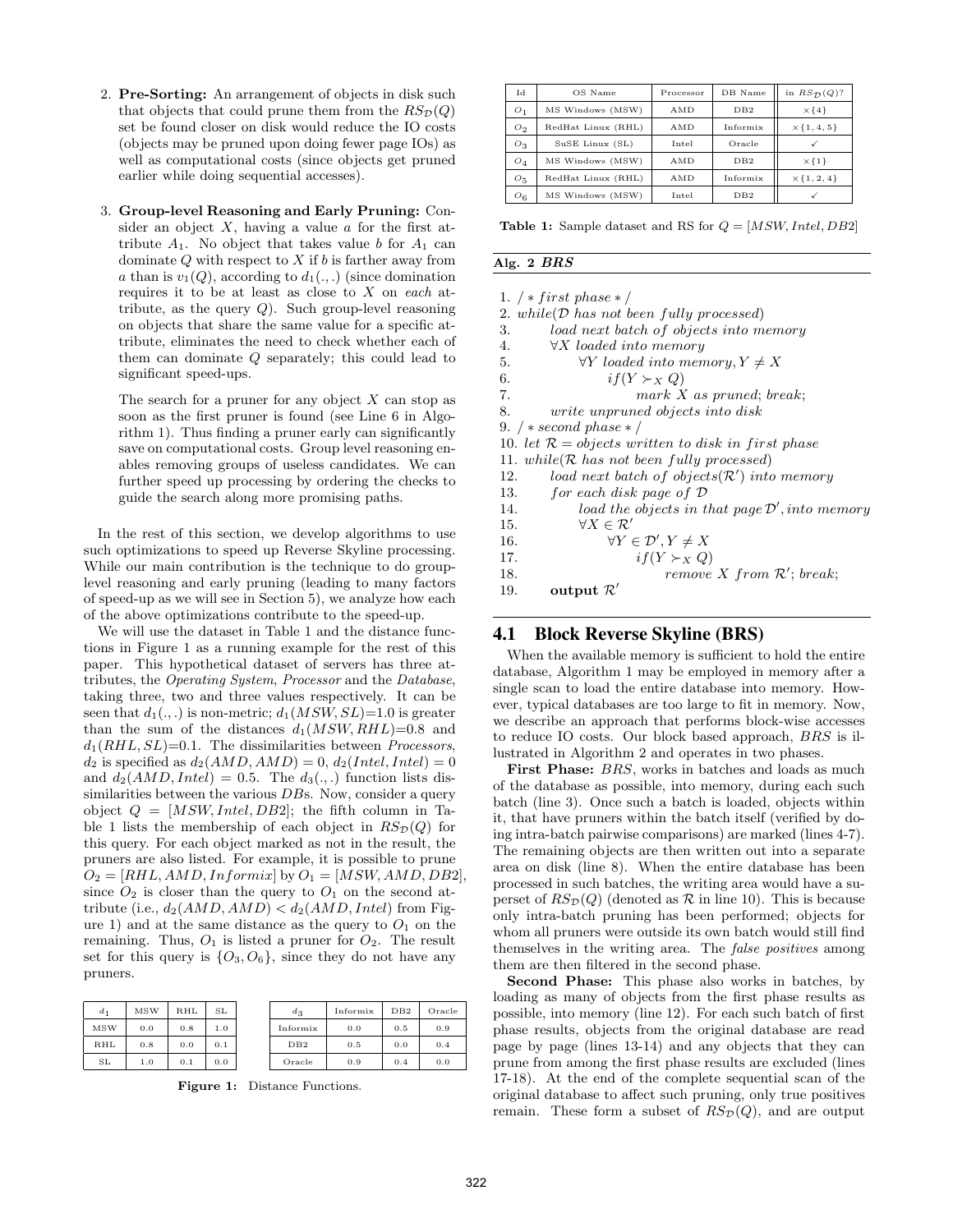(line 19). Upon processing all of the first phase results in such batches, we would have output the entire result set. One page memory is used to scan the original database and the rest of the memory is used to load the first phase results.

Consider a hypothetical page size that can hold only one object, and a memory size of 3 pages, on our running example. Thus, the first batch in the first phase would consider the first three objects.  $O_2$  is pruned by  $O_1$  by intra-batch pruning, whereas  $O_1$  and  $O_3$  are carried forward to the next phase. Similarly, the intra-batch pruning in the second batch can only prune  $O_5$ . Thus, the set of first phase results,  $\mathcal R$ would be  $\{O_1, O_3, O_4, O_6\}$ . In the second phase, since we want to leave one page for scanning the database, we would process the partial result in batches of at most 2 pages (and hence, 2 objects),  $\{O_1, O_3\}$  and  $\{O_4, O_6\}$ . Among them,  $O_1$ would get pruned when  $O_4$  is encountered in the scan of the database, whereas  $O_3$  would be output. Similarly,  $O_5$  is the output in the second batch, thus completing the full result set (i.e.,  $\{O_3, O_6\}$ ).

IO Costs: The first phase is a simple sequential scan of the database, in addition to random accesses to go and write out the results at the end of processing each batch and to return to resume the scan of the next batch. The second phase incurs one sequential scan of the database for each batch of first phase results considered, and a random access to return to resume scanning the next batch.

## **4.2 Sort Reverse Skyline (SRS)**

In the BRS approach, an object not in the result could be either pruned in the first phase by objects in the same batch or in the second phase where we scan for pruners in the entire database. Pruning more number of objects in the first phase itself would reduce the computational cost (since we only compare them to same batch objects in the first phase) and the IO cost (since fewer objects have to be processed in the second phase, which could save on database scans).

It can be observed that the chance of an object pruning another increases if they share the same value for some of their attributes. This is due to the fact that the dissimilarity of a value and itself is intuitively zero (i.e.,  $d_i(x, x)=0$ ) for most dissimilarity functions. Thus, if two objects take the same value for an attribute, they have the smallest possible dissimilarity (i.e., 0) on that attribute. Whether one can prune another with respect to any query is decided based only on the other attributes. Since the first and sixth objects in our running example take the same value for the OS and DB attributes, the following is the condition upon which  $O_6$ can be pruned by  $O_1$ , for any query  $Q$ :

$$
d_3(Intel, AMD) < d_3( Intel, v_3(Q))
$$

Reducing the number of attributes upon which pruning depends, increases the chances of pruning since only fewer conditions need be satisfied. Thus, it is useful to keep objects that share the same value for many attributes together on disk as they could be part of the same batch and get pruned in the first phase.

In order to achieve this, we employ a simple mechanism, a simple multi-attribute sort of the database.The database is ordered according to the first attribute values , and the objects that take the same value for the first attribute are ordered according to the second attribute values and so on. The actual ordering among different values of an attribute is immaterial while sorting. This sorting is only to ensure

| Approach | $1^{st}$ Phase               | R                        | $2^{nd}$ Phase     | $\#2^{nd}$ Phase |
|----------|------------------------------|--------------------------|--------------------|------------------|
|          | Pruning                      |                          | Pruning            | Batches          |
| BRS      | $\{O_2\}, \{O_5\}$           | $\{O_1, O_3, O_4, O_6\}$ | $\{O_1\}, \{O_4\}$ |                  |
| SRS      | $\{O_1, O_4\}, \{O_2, O_5\}$ | $\{O_3, O_6\}$           |                    |                  |

Table 2: Performance on Running Example

that objects that take the same values for the attributes are clustered together. After such a sort, the order of object ids in our running example would be  $\{O_1, O_4, O_6, O_2, O_5, O_3\}.$ It may be noted that this serves a different purpose than the sort in  $Sort\text{-}First\text{-}Skyline [7]$ , where the sort is done on numerical attributes to ensure that an object cannot be pruned by an object occurring after it. In our case, objects beyond one can potentially prune it and vice versa, since there is no inherent order among the values due to the non-metric nature. This sort is a one-time effort, done as a pre-processing step, using any of the external sorting algorithms<sup>1</sup>.

The query time processing for SRS is very similar to the BRS approach, so we haven't listed it explicitly. The only difference is that while searching for pruners of  $X$  (lines 5-7), we consider  $Y$  in the order of their similarities to  $X$ , to enable finding the pruner early. Thus, for each  $X$  we first consider the objects immediately next to it in either direction of the sorted order, followed by objects at separation distance of 2 in the sorted order and so on.

To facilitate understanding of the performance of SRS on our running example, we reproduce the pruning relationships  $(a \rightarrow B$  suggesting that a can prune each object in B):  $\{O_1 \rightarrow \{O_2, O_4, O_5\}, O_2 \rightarrow \{O_5\}, O_4 \rightarrow \{O_1, O_2, O_5\},$  $O_5 \rightarrow \{O_2\}$ . With a memory size of 3 pages, one per object, and the sorted ordering  $\{O_1, O_4, O_6, O_2, O_5, O_3\}$ ,  $\{O_1, O_4, O_2, O_5\}$ are pruned by intra-batch prunings. Thus, we are left with  $\mathcal{R} = \{O_3, O_6\}$ . These are considered in one batch in the second phase; however, since they do not have pruners in  $\mathcal{D}$ , they get output. Table 2 contrasts the approaches on the running example. Pre-sorting improves  $1^{st}$  phase pruning and  $SRS$  is able to execute the  $2^{nd}$  phase in one batch, incurring one less database scan as compared to BRS.

## **4.3 Tree Reverse Skyline (TRS)**

Consider  $O_1$  ([MSW, AMD, DB2]) and  $O_6$  ([MSW, Intel, DB2]) in our running example and the process of checking whether  $O_1$  would prune  $O_6$  for our query, [MSW, Intel, DB2. Our objective is to check whether the following pruning condition holds:

$$
\forall_i, d_i(O_6, O_1) \le d_i(O_6, Q) \land \exists_i, d_i(O_6, O_1) < d_i(O_6, Q)
$$

While checking whether this condition holds across attributes, we could abort as soon as we find an attribute  $j$  where  $d_j(O_6, O_1) > d_j(O_6, Q)$  since that entails that  $O_1$  would not prune  $O_6$  (the above condition can no longer be satisfied). If we start examining attributes from the first, such a condition arises at the  $2^{nd}$  attribute since  $d_2(Intel, AMD)$  $d_2(Intel, Intel)$ . Thus, we process this check in 2 comparisons, instead of 3 (the number of attributes). It can be observed that any other object that shares the same first two attribute values as  $O_1$ , would also not satisfy the pruning condition. In the example,  $O_4$  shares the same prefix of length 3 as  $O_1$ . Upon performing two comparisons, and failing at the second, we would conclude that no object that shares the same length 2 prefix (in our case, neither  $O_1$  or

<sup>1</sup> http://en.wikipedia.org/wiki/External sorting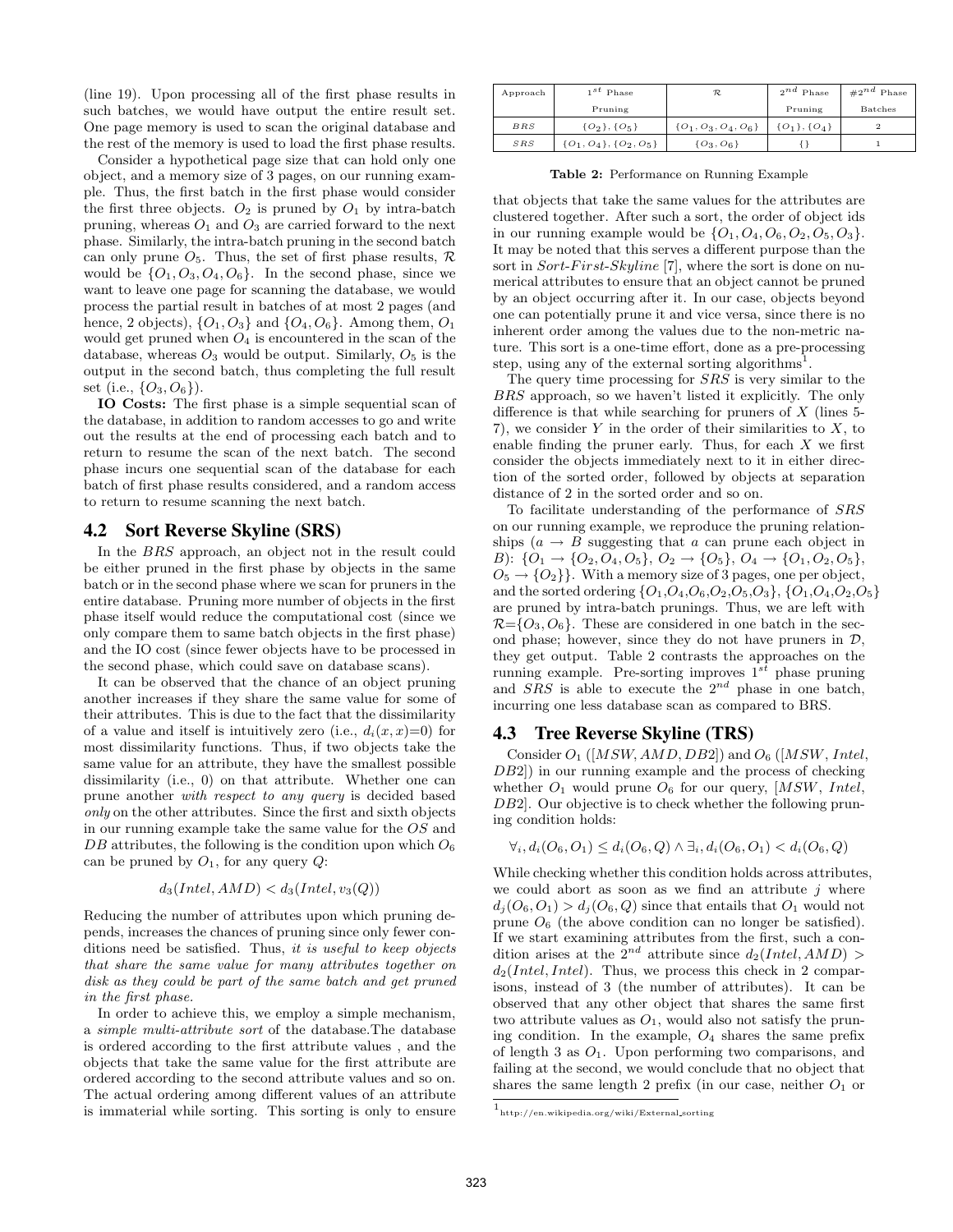#### Alg. 3 TRS

| 1. $/*$ first phase $*/$                                          |
|-------------------------------------------------------------------|
| 2. while $(D$ has not been fully processed)                       |
| load next batch of objects from D into tree M<br>3.               |
| 4.<br>$\forall c \ loaded \ into \ memory$                        |
| $if (IsPrunable(c, M \setminus c))$<br>5.                         |
| mark c as pruned<br>6.                                            |
| <i>urite unpruned objects into disk</i><br>7.                     |
| 8. $/* second phase * /$                                          |
| 9. let $\mathcal{R} =$ objects written to disk in first phase     |
| 10. $while (\mathcal{R} \text{ has not been fully processed})$    |
| load next batch of objects from $R$ into tree M<br>11.            |
| for each disk page of D<br>12.                                    |
| load the objects in that page $\mathcal{D}'$ , into memory<br>13. |
| $\forall e \in \mathcal{D}'$<br>14.                               |
| 15.<br>$M = prune(e, M)$                                          |
| output objects remaining in M<br>16.                              |
|                                                                   |

 $O_4$ ) would prune  $O_6$ . Thus, our check for whether either of  $O_1$  or  $O_4$  would prune  $O_6$  is complete in 2 checks, as against 4 in the object-by-object approach. To achieve this, we need to organize the objects according to their prefixes, so that we can use common checks to reason about groups of objects. By using a structure where objects share paths from the root, as long as they share attribute values, we optimize on the number of comparisons. We expand this illustrative case to a full-fledged approach herein.

The overall framework of the approach remains similar to Block-RS and is presented in Algorithm 3; similar to SRS, TRS works on a sorted dataset. The crux of the optimization lies in the pruning, different kinds of which occur in the first and second phases (line 5 and 15); we describe these in detail.

We facilitate group level reasoning based on shared prefixes to aid pruning using an in-memory variant of the AL-Tree [10]. Consider the database  $D$  and the chosen ordering of attributes  $OS, Processor$  and DB. The AL-Tree for  $D$ and the chosen ordering is then precisely the prefix tree<sup>2</sup> for the ordered database. For usage in Reverse Skyline processing, we are not concerned with sibling ordering and diskpacking and will use it as an in-memory data structure. To allow for duplicates, we will store a count in each leaf node denoting the number of objects that take the specific choice of values for various attributes as is denoted by the leaf. In our running example where we consider objects in batches of 3 each, the prefix trees generated are illustrated in Figure 2.

In each of the phases when we load objects, we incrementally build up a prefix tree of loaded objects. It may be noted that we are still dealing in batches of objects; a tree is built per batch, and at no point are we holding the tree corresponding to the entire database in memory. Adding an object to a prefix tree is simple; we follow the path in the tree (starting from the root) corresponding to the sequence of values taken by the object, creating a new child when a child is not already available for a particular attribute value. Upon reaching an existent leaf (in which case an exact duplicate of that object is already present in the tree), the counter at the leaf is incremented.

Pruning operations happen in both the phases:

#### Alg. 4  $IsPrunable(c = [c_1, \ldots, c_m], tree \ M)$

- 1.  $Stack = \phi$
- 2. Root.FoundCloser =  $false$
- 3. Stack.push(Root)
- 4. while( $Stack \neq \phi$ )
- 5.  $s = Stack.pop()$
- 6.  $if(s.isLeaf() \land s.FoundCloser)$
- 7. return true
- 8.  $\forall p \in s. children,$
- (in increasing order of number of descendants) 9.  $if(d_{p.level}(c, p) \leq d_{p.level}(c, q))$
- 10.  $p. FoundCloser = s. FoundCloser$ 
	- $\vee (d_{p.level}(c, p) < d_{p.level}(c, q))$

11. Stack.push(p)

- 12. return false
	- First Phase: After a batch of objects from  $D$  has been loaded into a tree, we assess, for each object, whether it could be pruned by other objects in the tree. The  $Is Prunable(c, M)$  function determines whether c can be pruned by objects in  $M$ . During this operation, we avoid the obvious special case of the occurrence of  $c$  in  $M$  from pruning itself by removing  $c$  from  $M$  before calling  $IsPr unable$  (line 5).
	- Second Phase: When a batch of first phase results have been loaded into a tree, we identify, for each object in  $D$ , the set of objects in the tree that it could prune. The  $Prune(e, M)$  function modifies M to exclude all objects that can be pruned by e (other than  $e$  itself, if present in  $M$ ).



Figure 2: Trees for  $1^{st}$  phase batches and  $2^{nd}$  phase.

 $IsPrunable(c,M):$  We now describe our approach to check whether an object  $c = [c_1, c_2, \ldots, c_m]$  can be pruned by objects in the tree  $M$  (Algorithm 4). To enable faster processing, our strategy is to eliminate useless paths quickly (through group level reasoning) and prioritize promising paths while checking for domination. The traversal proceeds in a depth-first style, where nodes are popped from the stack (line 5) and replaced by their children (lines 8-11). We also associate with each stack entry, a flag, FoundCloser. Consider an internal node, n at level  $n_l$  which has fixed the values  $[u_1, u_2, \ldots, u_{n_l}]$  for the first  $n_l$  attributes. Now, the FoundCloser flag would be set to the following condition:

 $d_1(c_1, u_1) < d_1(c_1, v_1(Q)) \vee \ldots d_{n_l}(c_{n_l}, u_{n_l}) < d_{n_l}(c_{n_l}, v_{n_l}(Q))$ 

Thus, the FoundCloser flag, for an internal node, records whether a value that is *strictly* closer to the corresponding value in  $c$  than that in  $Q$ , has been encountered yet.

<sup>2</sup> http://en.wikipedia.org/wiki/Trie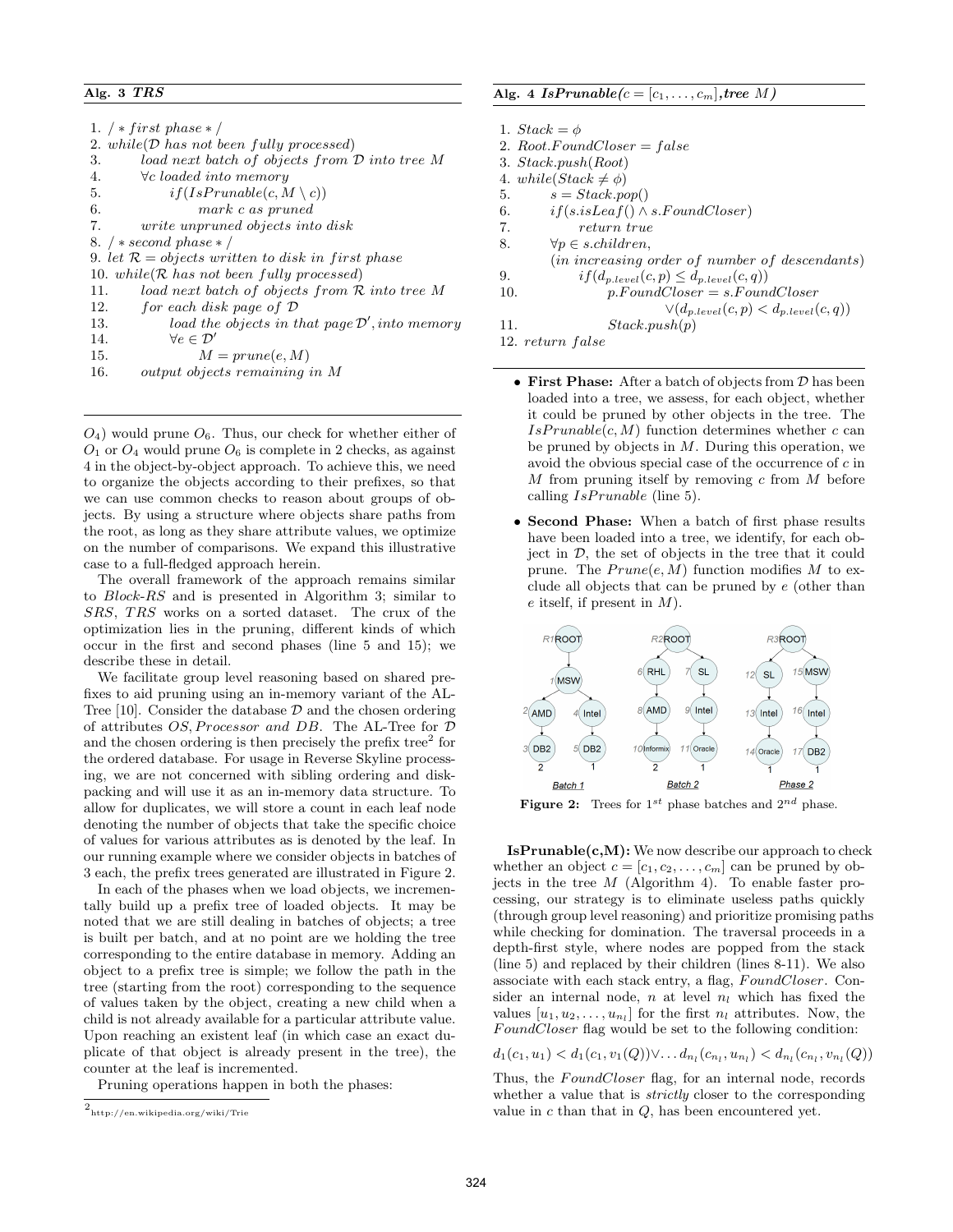#### Alg. 5  $Prune(e = [e_1, \ldots, e_m],$  tree M)

| 1. $Stack = \phi$                                      |
|--------------------------------------------------------|
| 2. $Root. FoundCloser = false$                         |
| 3. $Stack.push(Root)$                                  |
| 4. while( $Stack \neq \phi$ )                          |
| $s = Stack.pop()$<br>5.                                |
| $if(s.isLeaf() \wedge s.FoundCloser)$<br>6.            |
| remove s from the tree<br>7.                           |
| $\forall p \in s. children$<br>8.                      |
| $if(d_{p. level}(p, e) \leq d_{p. level}(p, q))$<br>9. |
| $p. FoundCloser = s. FoundCloser$<br>10.               |
| $\vee (d_{p, level}(p, e) < d_{p, level}(p, q))$       |
| 11.<br>Stack.push(p)                                   |
| 12. return $M$                                         |

Early elimination of useless paths is achieved by pushing only such children to the stack that do not have an attribute that is more dissimilar to c than the query value for the attribute (line 9). Among the qualifying children, those that have more descendants are more promising, since the probability of finding a pruner among them is correspondingly higher. Thus, we push children on the stack in the increasing order of number of descendants (line 8), so that the ones with more descendants gets processed earlier (LIFO order). Before pushing a child on to the stack, the FoundCloser flag is set accordingly (line 10) using the additional information available from the newly considered attribute. Upon encountering a leaf node to process that has its FoundCloser flag set (lines  $6-7$ ), we can be sure that it can prune c since it has a value that is strictly closer to  $c$  than the query is (since the  $FoundCloser$  flag is set) and it doesnt have any attribute that is farther away than the query is (since it was pushed into the stack in a previous step).

**Prune(e,M):** The  $Prune(.,.)$  function (Algorithm 5), although similar to Algorithm 4, performs a very different task; that of removing all objects from M that can be pruned by e. The traversal is in depth first manner; however, we do not enforce any ordering while pushing nodes to the stack. This is because we intend to prune all nodes that are prunable by e, unlike in Algorithm 4 where our objective was to find one pruner as soon as possible. The  $FoundCloser$  flag, however, has a different semantics. For an internal node *n* at level  $n_l$  taking values  $[u_1, \ldots, u_{n_l}]$ , the FoundCloser represents the condition:

 $d_1(u_1, e_1) < d_1(u_1, v_1(Q)) \vee \ldots d_{n_l}(u_{n_l}, e_{n_l}) < d_{n_l}(u_{n_l}, v_{n_l}(Q))$ 

Corresponding modifications are illustrated in lines 9 and 10. Upon encountering a leaf node with its  $FoundCloser$ set, we would remove it from the tree (as against returning from the function as in Algorithm 4).

TRS on the Running Example: Now, we analyze the gains achieved by the  $TRS$  approach on our running example, for query  $Q = [MSW, Intel, DB2]$ . Having built the first batch tree in Figure 2, we now would like to check whether each of the first batch objects can be pruned by others in the tree. Consider checking for pruners of  $O_1$  $[MSW, AMD, DB2]$ ; lines 4-8 would process R1, 1, 2, 3 and 4, in that order. The distance check in line 10 happens as long as  $FoundCloser$  is false; thus, it happens only for nodes 1 and 2, since it is set to false upon considering 2. 3 would then get popped first, and since the conditions on line

| $\rm ID$       | TRS          |                 |                | SRS            |                 |                |
|----------------|--------------|-----------------|----------------|----------------|-----------------|----------------|
|                | Ph 1         | Ph <sub>2</sub> | Total          | Ph 1           | Ph <sub>2</sub> | Total          |
| $O_1$          | 3            | $\overline{4}$  | $\overline{7}$ | 3              | $\overline{4}$  | $\overline{7}$ |
| $O_4$          | 3            | $\overline{4}$  | $\overline{7}$ | 3              | $\overline{4}$  | $\overline{7}$ |
| $O_6$          | $\,2$        | 3               | $\,$ 5         | $\overline{4}$ | 3               | $\overline{7}$ |
| O <sub>2</sub> | $\,1$        | 3               | $\overline{4}$ | 3              | 3               | 6              |
| O <sub>5</sub> | $\mathbf{1}$ | 3               | $\overline{4}$ | 3              | 3               | 6              |
| $O_3$          | $\mathbf{2}$ | $\,1\,$         | 3              | $\overline{4}$ | $\mathbf{1}$    | $\bf 5$        |
| Total          | 30           |                 |                | 38             |                 |                |

Table 3: Performance on Running Example (# Checks)

6 are satisfied, the  $IsPruned(.,.)$  procedure would return true. Thus, the checking for pruners of [MSW,AMD,DB2] involves three distance checks, one each when nodes 1, 2 and 4 are pushed on to the stack. While checking for pruners of  $[MSW, Intel, DB2]$  (O<sub>6</sub>), lines 4-8 would push just R and 1 into the stack. Note that nodes 4 and 5 would have been removed from the tree prior to calling  $IsPrunable$  (line 5) of Algorithm 3).Similar to the earlier case, we incur 1 distance check while pushing 1. When 1 is popped and processed, we check whether its child 2 could be pushed to the stack; however the condition at line 9 fails in this case, and 2 is not added to the stack. Thus, the check for pruners of [MSW,Intel,DB2] incurs 2 checks, as against 4 checks required in SRS (see Table 3). In our second phase, our tree M is built out of the objects  $\{O_3, O_6\}$ . The tree is useful to save on checks when multiple objects share parts of their paths (from the root) in the tree. However, since the paths for these two objects are distinct in the tree construction (Ref. Figure 2), the  $Prune(.,.)$  method makes as many checks as SRS. We enumerate the checks made, in Table 3. The number of checks made by  $TRS$  is seen to be  $21\%$  lesser than those made by SRS. We will see that the savings is more pronounced in larger datasets in Section 5.

# **5. EXPERIMENTAL EVALUATION**

We now describe our experimental study where we compare the proposed RS algorithms on real and synthetic data.

#### **5.1 Experimental Setup**

Our experiments were run on an IBM X Series with Windows Server 2003 having a Pentium 3.4 GHz processor with 2.0GB RAM. We compare the algorithms based on disk access (IO) costs, computational costs and response times. IO Costs are measured in terms of page IOs. Random IO is costlier than sequential IO; we plot these separately and consistently use a page size of 32KB in our experiments. The computational time is the sole indicator of the cost when the database can be held in memory. To isolate the computational costs from the IO costs, we use a scenario where all the objects are loaded in memory; all costs become purely computational (since IO is eliminated) then. The response time, which indicates the total time for a query, is the most significant measure, being the measure visible to the user. We measure this as the running time of a program where all the disk writes and reads are performed as necessary, by writing and reading from files on disk.

AL-Tree requires an ordering of attributes. Arranging the attributes in the increasing order of number of distinct values would enable better group level reasoning due to larger sized groups towards the root. Top- $k$  query processing benefits from such an ordering [10]; we use the same strategy here.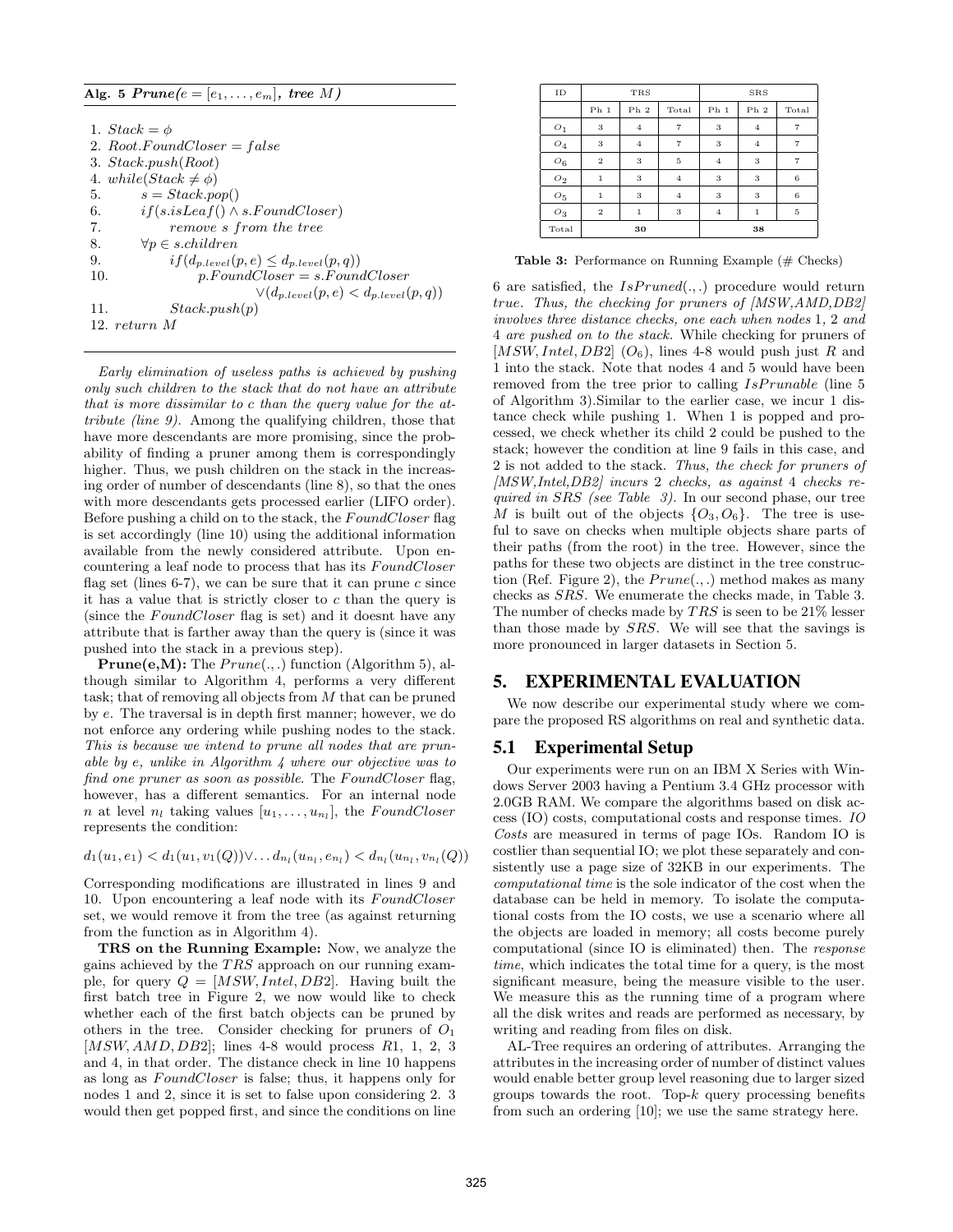

Figure 3: Computation (ms) vs. % Memory (CI)



Figure 6: IO Cost vs. % Memory (FC)

## **5.2 Datasets**

The  $ForestCover$  dataset<sup>3</sup> contains data of the Forest Cover type for 581012 cells, each of size 30×30 meters over regions in the US. The attributes chosen from the dataset had  $67,551,2,700,2,7$  and 2 distinct values (there were as many as 44 binary attributes among the 55 attributes present) leading to a very low data density of 0.04%. The Census-*Income* dataset<sup>4</sup> is a denser containing census data for 199523 people from the Los Angeles area. We choose a subset of attributes, namely Age, Education, Number of Minor Family Members, Number of Weeks Worked and Number of Employees from the dataset, based on their utility in measuring similarities between people. The attributes chosen have 91,17,5,53 and 7 distinct values respectively, leading to a high density of 6.9%. The similarity between different values of attributes are chosen randomly from the interval  $[0 - 1]$ .

Usage of synthetic data allows us to vary dataset parameters such as number of distinct values per attribute, number of data points etc. We generate synthetic data from a normal distribution, since normal distributions are said to characterize real data. Normal data is characterized by a high density around the *middle* values; this makes it tricky to generate non-metric space data since there is no global ordering of values. However, we assume an ordering of values for each attribute, and generate data to ensure that the distribution is normal and hence is concentrated around the middle values in the chosen ordering. We still generate similarities between values randomly; hence values around the middle of the chosen ordering are not designed to have high similarities to each other. We use a uniform random number generator and rejection sampling<sup>5</sup>. We choose the variance to be 3, and the mean to be the index of the middle attribute in the ordering chosen for data generation.



**Figure 4:** Computation (ms) vs. % Memory (FC)



Figure 7: Resp Time (ms) vs. % Memory (CI)



**Figure 5:** IO Cost vs.  $\%$  Memory (CI)



Figure 8: Resp Time (ms) vs. % Memory (FC)

# **5.3 Performance on Real Data**

This section details our analyses of the techniques on the real datasets, Census-Income (CI) and ForestCover (FC).

#### *Computational Costs*

The computational costs of the various techniques, across varying memory sizes (as percentage of dataset size), are illustrated in Figures 3 and 4 respectively. The relative trends are similar across the datasets; TRS is roughly 3 times and 6 times faster than SRS and BRS respectively. The group level reasoning and early pruning help reduce the computational costs for TRS significantly. The CI dataset is relatively dense, and small, both contributing to lesser computational costs. Thus, TRS takes just 2 seconds of CPU to complete processing. On the other hand, TRS takes upto 25 seconds on the sparser and bigger FC dataset, since sparseness makes it harder to find pruners. Extremely small memory sizes may impede loading a reasonable sample of the dataset in a batch in the first phase, thus making the first phase redundant since pruning would be ineffective within small batches. However, even with memory sizes of  $4\%$ , these effects are not visible, and computation costs remain consistent across increasing memory sizes thereon.

#### *IO Costs*

SRS is designed to have better first phase pruning, due to sorting. Thus, it is expected to have fewer first phase results, leading to lesser iterations in the second phase as compared to BRS. TRS further reduces the IO cost by virtue of using a compact structure to represent the in memory data. The AL-Tree, being a prefix tree, has only one node to represent each value of the first attribute, regardless of the number of objects that have that value. By maintaining objects as a tree, TRS is able to accommodate more objects using the same amount of available memory. Since we include objects in a batch as long as we have free memory, batch sizes in the TRS approach could potentially be higher than those in BRS

<sup>3</sup> http://archive.ics.uci.edu/ml/datasets/Covertype

<sup>4</sup> http://kdd.ics.uci.edu/databases/census-income/census-income.html

<sup>5</sup> http://en.wikipedia.org/wiki/Rejection Sampling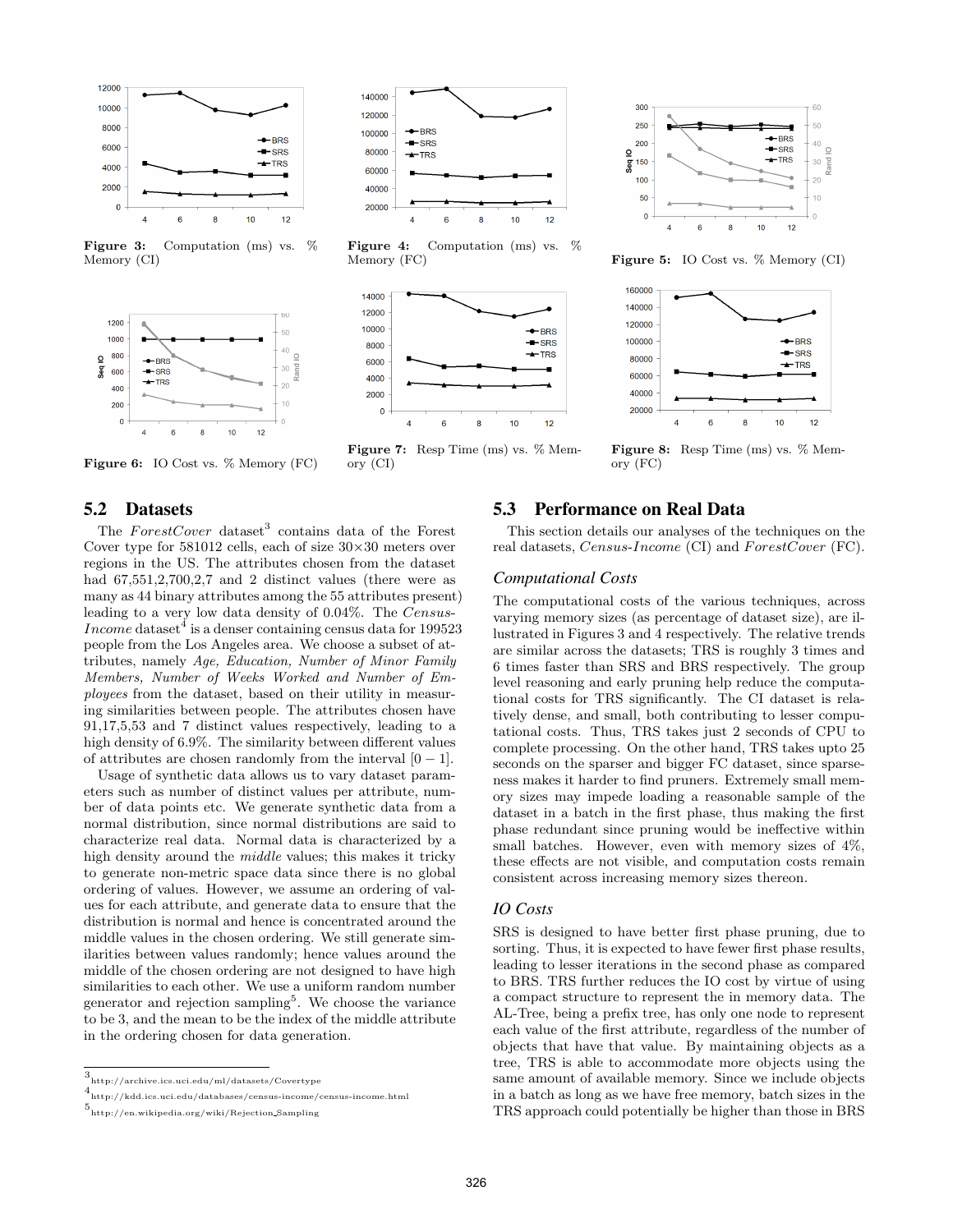

Figure 9: IO Cost (ms) vs. % Memory (Synthetic Normal Data)



Figure 10: Resp Time (ms) vs. % Memory (Synthetic Normal Data)



Figure 11: Computation (ms) vs. Density (Varying Dataset Size)

and SRS. This is expected to lead to fewer batches in the first phase, fewer first phase results and consequently fewer iterations in the second phase, leading to IO savings. Interestingly, in each of our experiments, the first phase pruning for all the approaches was effective enough to lead to a very small number of results to be processed in the second phase; thus, the second phase was always completed in a single pass since the intermediate results were small enough and could be loaded entire into memory. Thus, all the algorithms needed to perform just two sequential scans; consequently, sequential IO costs of all of them were found to be similar. However, the increased number of partial results in BRS and SRS as compared to TRS reflects as increased random IO costs for them. We present the IO cost charts for CI and FC datasets in Figures 5 and 6 respectively. In these charts, the sequential access costs (black lines) are plotted on the left Y-axis whereas the random accesses incurred (grey lines) are plotted on the right Y-axis. The random IO costs are seen to reduce with increasing memory sizes due to larger batch sizes and consequent reduction in intermediate results.

It may also be worth noting that IO costs contribute upto 65% of the total response time for queries on the CI dataset, whereas it is much lesser for the FC dataset. This increased contribution of IO costs to the total running time gets more pronounced with increasing density of datasets. This is expected since increased density improves the chances of finding pruners in the same block, resulting in better pruning and thus significantly reduced computational costs. In the very sparse synthetic datasets that we experiment with, in the next section, the total running times will be seen to be dominated largely by the computational expenses.

## *Response Times*

The Reverse Skyline algorithms work by doing efficient pairwise comparisons; the pairwise comparison approach makes them quadratic in complexity. Thus, unlike linear algorithms for other similarity search operators [10, 21], the response time is dominated by the computational costs. Hence, the relative margins and absolute response times remain similar to those observed for computational costs, as seen in Figures 7 and 8 for CI and FC respectively. The TRS approach is seen to respond many times faster than the other approaches on varying memory sizes and datasets confirming it is the algorithm of choice for most scenarios.

## **5.4 Performance on Synthetic Data**

We now compare the the approaches on synthetic normal data of varying characteristics. Unless otherwise mentioned, the available memory size is kept at 10% of the dataset size.

#### *Varying Memory Sizes*

Similar to our studies on real-world datasets, we study the trends with varying memory sizes on a dataset of 1 million objects and 5 attributes, with 50 values per attribute; we vary the available memory from 5% to 20%. The IO trends (Figure 9) are very similar to those observed for the real datasets in Figures 5 and 6. Relative behavior of the techniques in terms of response times as shown in Figure 10 is also similar to those observed for the real datasets.

#### *Varying Dataset Sizes*

For this experiment, we vary the dataset size from 0.1 to 1.2 million keeping the number of attributes and number of values per attribute constant at 5 and 50 respectively. This varies the data density from 0.0003 to 0.003. The computational time, IO costs and response times are plotted in Figures 11, 12 (the BRS line closely follows the SRS line in certain charts making it hardly visible) and 13 respectively. Computational time, as expected, is seen to take the bulk of the response time for each of the techniques. TRS is seen to outperform BRS by upto an order of magnitude and SRS by a factor of 5 in terms of computational costs and response time. BRS and SRS are seen to follow each other closely in terms of sequential IO costs whereas TRS outperforms the others (as expected) in terms of random IOs; TRS is less expensive in terms of IO too and incurs half as much of IO costs as the other approaches on the average.

#### *Varying Number of Values per Attribute*

We now keep the dataset size constant at 1 million and and vary the number of values per attribute from 45 to 70 in steps of 5 in a 5-attribute dataset, thus varying the density from 0.0005 to 0.005. With changing number of values per attribute, the dataset itself changes, thus leading to different result sets and result set sizes. This leads to widely varying computational costs (Ref. Figure 14); however, TRS is seen to outperform BRS and SRS by factors of 6 and 3 on an average. The IO behavior (Figure 15) is similar to ones observed earlier; the gap between TRS and others on random IOs, however, is seen to be wider here. The Response Times are once again dominated by computational expenses (Ref. Figure 16) with TRS outperforming the other approaches by upto 3-6 times.

#### *Varying Number of Attributes*

TRS relies on the effectiveness of a prefix-tree based structure whose depth is the number of attributes; deeper structures enable reasoning based on smaller groups closer to the leaf, whereas shallower structures have larger subsets at each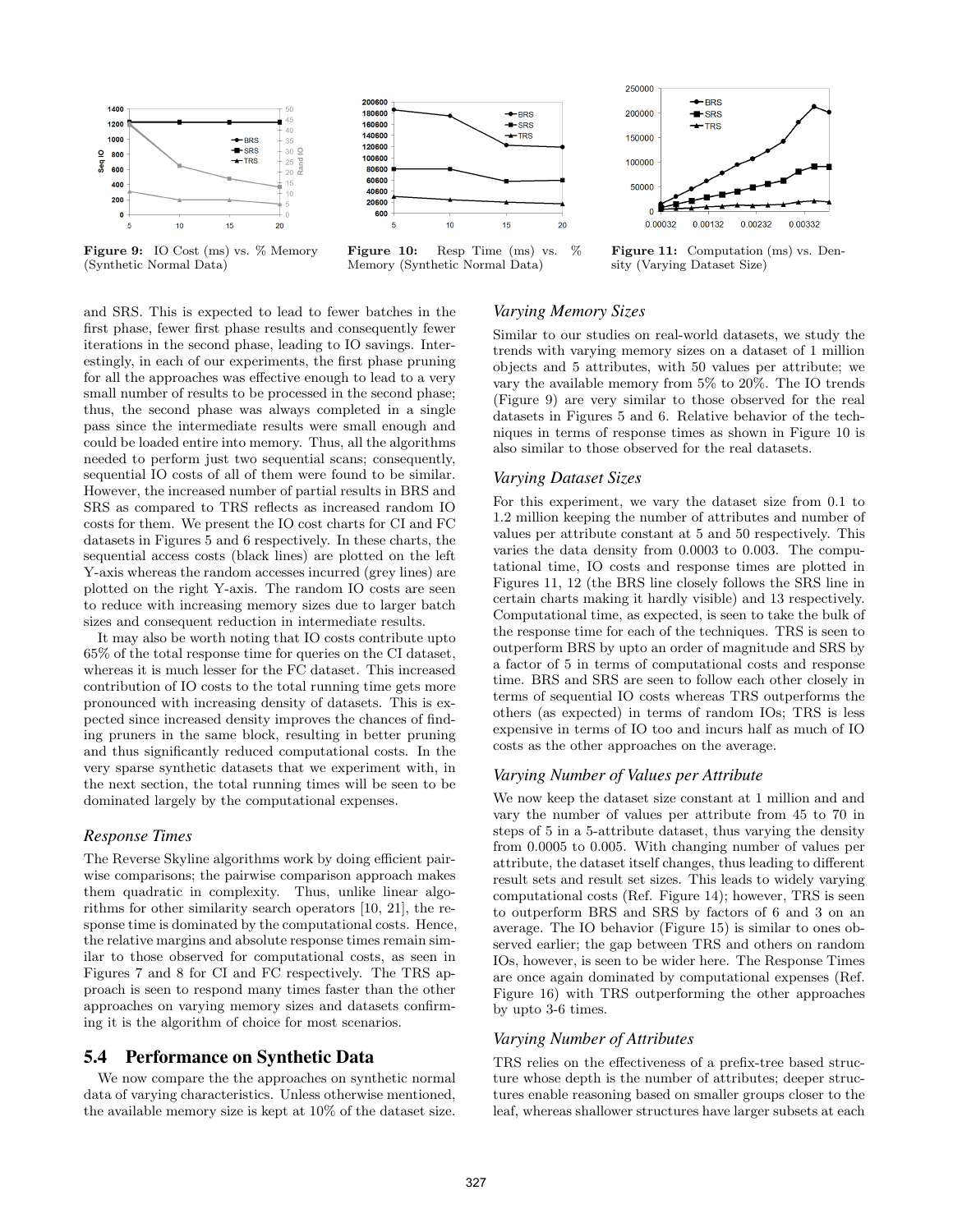

Figure 12: IO Cost vs. Density (Varying Dataset Size)



Figure 13: Resp Time (ms) vs. Density (Varying Dataset Size)



Figure 14: Computation (ms) vs. Density (Varying  $\#$  values)

node. The possibility of finding pruners is significantly reduced with increased number of attributes since there are more conditions to be satisfied to enable pruning. We now analyze the performance of the techniques on a dataset size of 1 million, with 50 values per attribute, varying the number of attributes from 3 to 7 (in the process, varying the density from 8 to 1.28E-6). IO costs (Figure 17) show similar trends as in earlier experiments, with the techniques incurring similar sequential IO costs and TRS faring better in terms of random IOs. As in other cases, the response time (Figure 18, in logarithmic scale) follows the computational expense trends and TRS responds upto 5 times faster than SRS and upto 8 times faster than BRS, on the average. This shows that the incremental gains of group level reasoning and early pruning enabled by TRS scales well with the number of attributes.

# **5.5 Pre-processing Costs**

SRS and TRS both have an additional pre-processing step of sorting the database. The sorting is independent of the query and is an one-time operation. External sorting<sup>6</sup> algorithms sort huge databases that cannot be loaded entirely into memory by loading parts of the database to perform an in-memory sort, and then merging the partial results efficiently. External Sorting algorithms of today can sort GBs of data within a few minutes<sup>7</sup>. We used the SmallText toolkit<sup>8</sup> to gauge the pre-processing costs over the datasets that we used in our experiments. With the memory set to 10% of the dataset size, the SmallText external sorting procedure took 3.2 seconds to sort the  $ForestCover$  dataset and 2.1 seconds to sort the *Census-Income* dataset. The synthetic normal 5-attribute dataset of 1 million objects took 4.2 seconds to get sorted. Thus, the pre-processing costs are seen to be negligible, for all practical settings.

# **5.6 Alternative Data Orderings and Querying on Attribute Subsets**

In the SRS and TRS methods, the objects are sorted so that objects that share attribute values are clustered close to each other. We use a simple multi-dimensional sort based on an attribute ordering. When the number of values per attribute vary widely across attributes, the multi-dimensional sort with attributes that take lesser number of values at the top enables good group level reasoning. Additionally, the multi-dimensional sort has been found to be beneficial in top- $k[10]$  and skyline query processing [21].

In certain cases, users may want to perform Reverse Skyline queries on subsets of attributes; for example, among the many attributes of hotels, a user may be interested in only the price and proximity to the beach. The TRS and SRS approaches can be trivially adapted to consider only the chosen subset of attributes while processing Reverse Skyline queries. However, the chosen sort order may not match the order according to the subsets of the attributes chosen. For example, consider 5 attributes and the ordering  $[A_1, A_2, A_3, A_4, A_5]$  for multi-dimensional sort in SRS and TRS. The subset of attributes  $\{A_1, A_2, A_3\}$  matches this order, whereas the subset  $\{A_3, A_4, A_5\}$  does not. Resorting the objects based on the chosen subset of attributes at query time is very expensive and not a feasible option. Among two subsets of attributes  $\{A_1, A_2, A_3\}$  and  $\{A_3, A_4, A_5\}$  that could be chosen by the user, SRS/TRS would perform better on the first set since the chosen attributes occur at the top of the ordering in the multi-dimensional sort. In the second case, the chosen sort order is not favorable since objects having the same values for  $\{A_3, A_4, A_5\}$  are not clustered together.In summary, the SRS/TRS approaches are expected to suffer when the chosen attributes do not form a prefix of the chosen attribute ordering. It may be noted that the ordering is more critical to the SRS approach. For example, if an object and its pruner are located 100 objects away, O(100) comparisons are required in SRS since the search for a pruner radiates away from the object in consideration until a pruner is found. On the other hand, TRS would need only as many comparisons as the number of attributes as long as an object and its pruner are in the same block.

To address this issue, we need to cluster the objects in a way that is fair to all the dimensions. Multi-dimensional tiling [11] has been found to be effective in affecting such multi-dimensional clustering of objects. Tiles are hyperrectangles in the multi-dimensional space, formed by dividing the range of attribute values along each dimension. We explore the utility of tiling as an alternative to multidimensional sort, in our approaches for Reverse Skyline search. The objects within a tile are sorted as before and the tiles are ordered using a Z-order<sup>9</sup>. Such an ordering is expected to be less sensitive to the exact choice of the subset of attributes under consideration. We now compare the different orderings (multi-dimensional sort and tile based ordering) and the block and tree approaches that use them. We refer to the block based and tree-based approaches on the tile based ordering as T-SRS and T-TRS respectively. The analogous approaches on data ordered according to the multi-dimensional sort are simply the  $SRS$  and  $TRS$  ap-

<sup>6</sup> http://en.wikipedia.org/wiki/External sorting

<sup>7</sup> http://brie.di.unipi.it/smalltext/utils.html

<sup>8</sup> http://brie.di.unipi.it/smalltext/

 $^{9}$ http://en.wikipedia.org/wiki/Z-order\_(curve)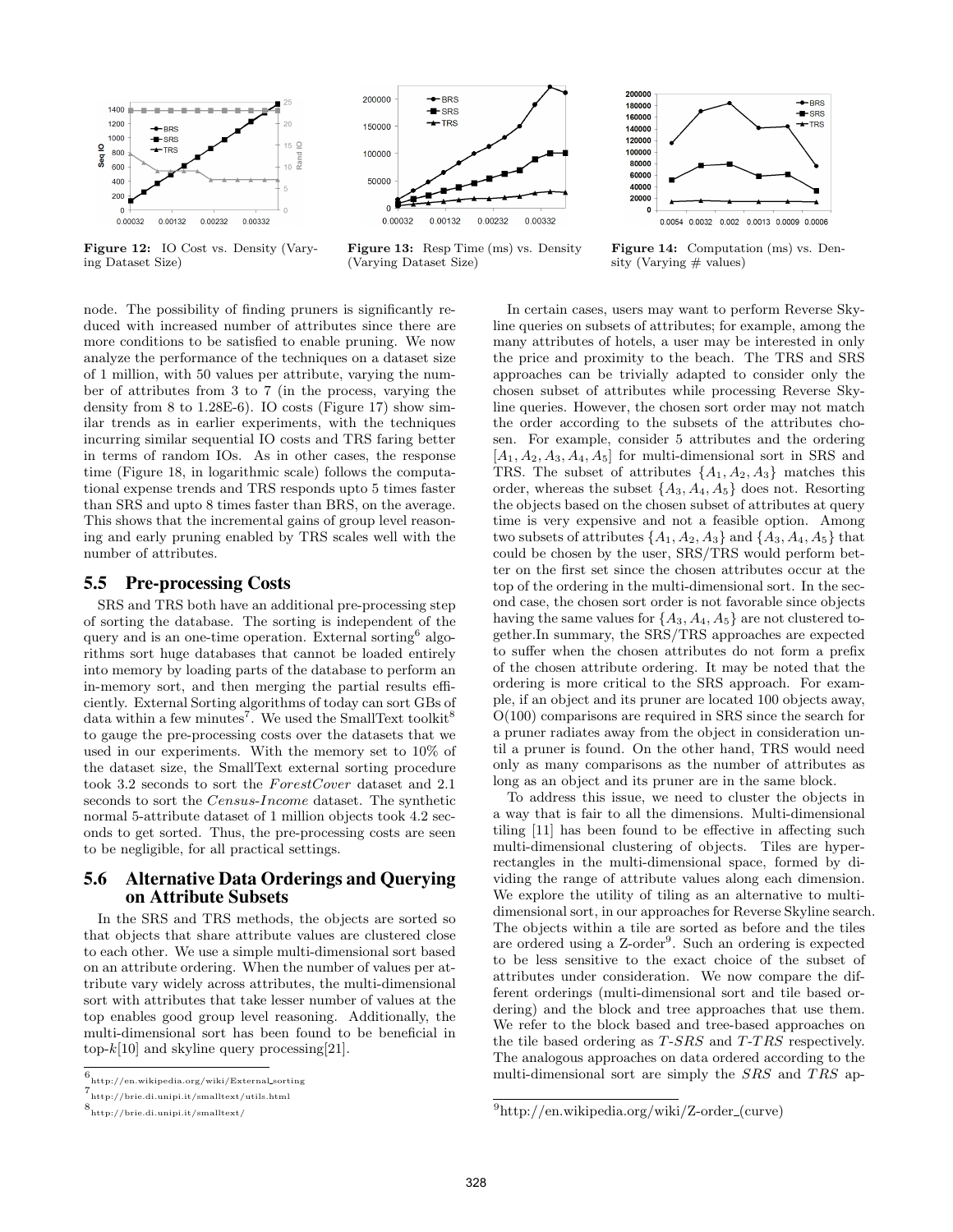

Figure 15: IO Cost vs. Density (Varying  $\#$  values)



Figure 16: Resp Time (ms) vs. Density  $($ Varying  $#$  values $)$ 



Figure 17: IO Cost vs. Density (Varying  $# \text{ attrs}$ 

proaches. Response times on a dataset with 100k objects with 7 attributes each (50 values per attribute) are plotted against various selections of attribute subsets (for the query), in Figure 19. For the SRS method, the sort order used is  $[A_1, A_2, A_3, A_4, A_5, A_6, A_7]$ . As expected, SRS is seen to deteriorate when attributes that are at the top of the sorting order are omitted. The analogous approach, T-SRS is seen to be more insensitive to the attribute ordering. Similar is the case with T-TRS where the response times do not vary much across attribute selections. However, more interestingly, the TRS is able to give similar response times as T-TRS and even outperforms it when the first attribute in the sorted order is among the selected attributes. In summary, for querying on attribute subsets, tiling is effective for the SRS method, whereas the simple multi-dimensional sort is good enough for the  $TRS$  method. It also confirms the effectiveness of TRS across varying selections of attribute subsets to perform the Reverse Skyline Search on.

## **5.7 Applicability of Metric Space Approaches**

TRS (as well as BRS and SRS) is a multi-pass algorithm, incurring one pass in the first phase and as many passes as there are intermediate result batches, in the second. However, empirically, the intermediate result sets are seen to be always small enough to be loaded into memory in one batch, thus necessitating just one pass in the second phase. Reverse skyline result sets are often small (often of cardinality  $10-$ 100, similar to observations in [9]) and intermediate results were found to be ranging only upto 4-5 times of that; thus each of our experiments needed just two passes in total.

We now consider the applicability of metric space approaches in our setting. Once a query is specified, the objects in the database can now be thought of as being in a euclidean space with the query object at the origin, and the co-ordinates being represented by the distance from the query object, on the respective dimension. Usage of metric space approaches on this Euclidean space (that is formed at query-time) requires construction of metric space indexes (e.g., R-tree) at query time. Recent R-tree construction approaches [16] work by reading the database in batches, creating batch-wise R-trees and merging them with global diskresident R-tree. At the minimum, this involves reading the database once, and writing out as much information as twice of the database size (the data & index); thus incurs IO costs equivalent to three sequential scans of the database even in the hypothetical case where R-tree creation involves only sequential accesses. In practice, updating the disk-resident R-tree with another would require many random accesses, since the access pattern is not inherently sequential. This expensive query-time step of creating R-trees rules out the applicability of metric space approaches in our setting.

## **6. HANDLING NUMERIC ATTRIBUTES**

If all the attributes are numeric (and thus metric), existing techniques for Reverse Skyline retrieval [9] can be used. The TRS algorithm presented in this paper is useful for categorical attributes that have non-metric dissimilarity measures. However, many real-world datasets have a combination of numeric and categorical attributes; thus it would be beneficial if TRS could handle numeric attributes as well. Group level reasoning, as enabled by TRS, becomes useful when many objects take the same value for an attribute. Such cases are common in the case of categorical attributes whose values come from a finite domain. However, this rarely holds in the case of continuous spaces (infinite domains) like numeric attributes, thus diminishing the effectiveness of reasoning on groups. We now briefly outline how discretization is an effective method to leverage group-level reasoning within the Tree-RS framework.

First Phase: Let the lower and upper bounds of the buckets to which attribute  $i$  of an object  $o$  is mapped to be denoted by  $o_i.l$  and  $o_i.u$  respectively, post-discretization. Consider checking whether an object c could have pruners under an internal node  $p$  (as in Algorithm 4). The condition in line 9 (and similar conditions) could now be replaced by:

$$
max{d_i(c_i, l, p_i, u), d_i(c_i, u, p_i, l)} \leq
$$
  

$$
min{d_i(c_i, l, q_i, u), d_i(c_i, u, q_i, l)}
$$

This checks whether the maximum dissimilarity between buckets to which  $v_i(c)$  and  $v_i(p)$  are mapped to is less than the minimum dissimilarity between the buckets of  $v_i(c)$  and  $v_i(q)$ . This, obviously, is stronger than a check on the dissimilarities between the actual values. Thus, there could be more false positives among first phase results; these are refined in the second phase.

Second Phase: In order to ensure that each object that could be pruned by  $e$  be removed from  $M$ , we maintain, at each leaf node, the actual numeric values assumed by each object that maps to the leaf node. Upon reaching a leaf, all such entires of objects that could be pruned by e are evicted from the leaf by means of exact checks on the numeric attributes, thus completing the operation.

# **7. CONCLUSIONS**

In this paper, we proposed the first techniques for efficient Reverse Skyline retrieval under arbitrary non-metric similarity measures. We present various optimizations and propose techniques that use such optimizations to speed up Reverse Skyline processing. Block-based accesses are helpful in drastically reducing the number of disk scans and thus IO cost. A pre-processing step of sorting the database is seen to be helpful in keeping objects closer to their pruners,